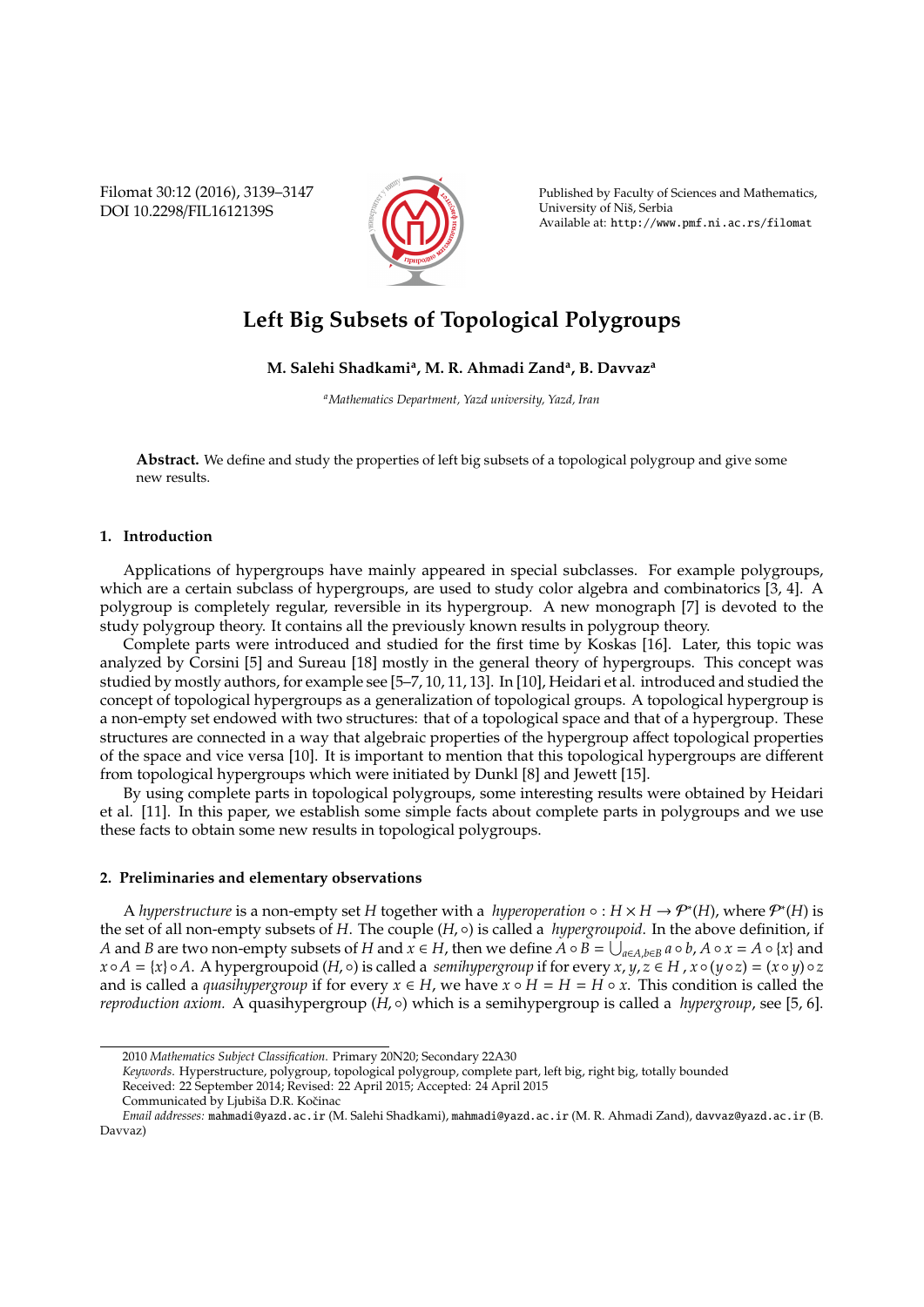The notion of a hypergroup was introduced for the first time by Marty [17]. For all *n* > 1, we define the relation  $β<sub>n</sub>$  on a semihypergroup *H* as follows:

$$
a\beta_n b \Leftrightarrow \exists (x_1, x_2, ..., x_n) \in H^n
$$
 such that  $\{a, b\} \subseteq \prod_{i=1}^n x_i$ 

and  $\beta = \bigcup_{i=1}^{\infty} \beta_i$ , where  $\beta_1 = \{(x, x) | x \in H\}$ . Clearly, the relation  $\beta$  is reflexive and symmetric. Denote by  $\beta^*$ the transitive closure of  $\beta$ .

**Theorem 2.1.** ([9]) *If* (*H*,  $\circ$ ) *is a hypergroup, then*  $\beta = \beta^*$ *.* 

The relation β ∗ is called the *fundamental relation* on *H* and *H*/β<sup>∗</sup> is called the *fundamental group*. The fundamental relation β <sup>∗</sup> was introduced on hypergroups by Koskas [16] for the first time and studied by many authors, for example see [5–7, 19]. The fundamental relation is defined on hypergroups as the smallest equivalence relation so that the quotient would be a group.

Let  $(H, \circ)$  be a semihypergroup and *A* be a non-empty subset of *H*. We say that *A* is a *complete part* of *H* if for any natural number *n* and for all  $a_1, a_2, \ldots, a_n \in H$ , the following implication holds:

$$
A \cap \prod_{i=1}^n a_i \neq \emptyset \Rightarrow \prod_{i=1}^n a_i \subseteq A.
$$

Let  $(H_1, \circ_1)$  and  $(H_2, \circ_2)$  be two hypergroups. A map  $f : H_1 \to H_2$ , is called (1) a *homomorphism* if for every  $x, y \in H$ , we have  $f(x \circ_1 y) \subseteq f(x) \circ_2 f(y)$ ; (2) a *good homomorphism* if for all  $x, y \in H$ , we have  $f(x \circ_1 y) = f(x) \circ_2 f(y)$ ; (3) an *isomorphism* if it is a homomorphism, and  $f^{-1}$  is a homomorphism, too. A special subclass of hypergroups is the class of polygroups. A *polygroup* [3] is a system  $P = \langle P, \circ, e,^{-1} \rangle$ , where  $\circ$  :  $P \times P \to P^*(P)$ ,  $e \in P$ ,  $^{-1}$  is a unitary operation on *P* and the following axioms hold for all  $x, y, z \in P$ : (1)  $(x \circ y) \circ z = x \circ (y \circ z)$ ; (2)  $e \circ x = x \circ e = x$ ; (3)  $x \in y \circ z$  implies  $y \in x \circ z^{-1}$  and  $z \in y^{-1} \circ x$ . The following elementary facts about polygroups follow easily from the axioms:  $e \in x \circ x^{-1} \cap x^{-1} \circ x$ ,  $e^{-1} = e$ ,  $(x^{-1})^{-1} = x$ , and  $(x \circ y)^{-1} = y^{-1} \circ x^{-1}$ . A non-empty subset *K* of a polygroup *P* is a *subpolygroup* of *P* if and only if *a*, *b* ∈ *K* implies  $a \circ b \subseteq K$  and  $a \in K$  implies  $a^{-1} \in K$ . The subpolygroup *N* of *P* is *normal* in *P* if and only if *a* <sup>−</sup><sup>1</sup> ◦ *N* ◦ *a* ⊆ *N* for every *a* ∈ *P*. An immediate consequence of the definition of a polygroup is the following result:

**Proposition 2.2.** For any subsets A, B and C of a polygroup  $P = \langle P, \circ, e,^{-1} \rangle$ ,  $(A \circ B) \cap C = \emptyset$  if and only if  $A \cap (C \circ B^{-1}) = \emptyset.$ 

The following proposition is surely known in folklore, but we give its proof for the sake of completeness.

**Proposition 2.3.** Let A and B be non-empty subsets of a polygroup  $P = \langle P, \circ, e, e^{-1} \rangle$  such that A is a complete part *and*  $x \in P$ *. Then,* 

- *(1)*  $x^{-1} \circ x \circ A = x \circ x^{-1} \circ A = A;$
- *(2) A*<sup>−</sup><sup>1</sup> *is a complete part;*
- *(3) x A and A x are complete parts;*
- *(4)*  $B \subseteq x^{-1} ∘ A$  *if and only if*  $x ∘ B \subseteq A$ *.*

*Proof.* (1) Clearly,  $A \subseteq x^{-1} \circ x \circ A$ . If  $t \in A$ , then  $t \in ((x^{-1} \circ x) \circ t) \cap A$ , and so  $(x^{-1} \circ x) \circ t \subseteq A$  since A is a complete part. Thus,  $(x^{-1} \circ x) \circ A = \bigcup_{t \in A} (x^{-1} \circ x) \circ t \subseteq A$ . Hence,  $(x^{-1} \circ x) \circ A = A$ . Similarly,  $x \circ x^{-1} \circ A = A$ (2) The proof is straightforward.

(3) If  $\emptyset \neq (x \circ A) \cap \prod_{i=1}^{n} a_i$ , where  $n \in \mathbb{N}$  and  $(a_1, \ldots, a_n) \in P^n$ , then  $\emptyset \neq x^{-1} \circ ((x \circ A) \cap \prod_{i=1}^{n} a_i) \subseteq$  $(x^{-1} \circ x \circ A) \cap (x^{-1} \circ \prod_{i=1}^{n} a_i) = A \cap (x^{-1} \circ \prod_{i=1}^{n} a_i)$  by (1). Since A is a complete part we have  $x^{-1} \circ \prod_{i=1}^{n} a_i \subseteq A$ and so  $\prod_{i=1}^{n} a_i \subseteq x \circ A$ . Thus,  $x \circ A$  is a complete part. Similarly,  $A \circ x$  is a complete part.

(4) Let  $B \subseteq x^{-1} \circ A$ , then  $x \circ B \subseteq x \circ x^{-1} \circ A = A$  by (1). The converse is obvious.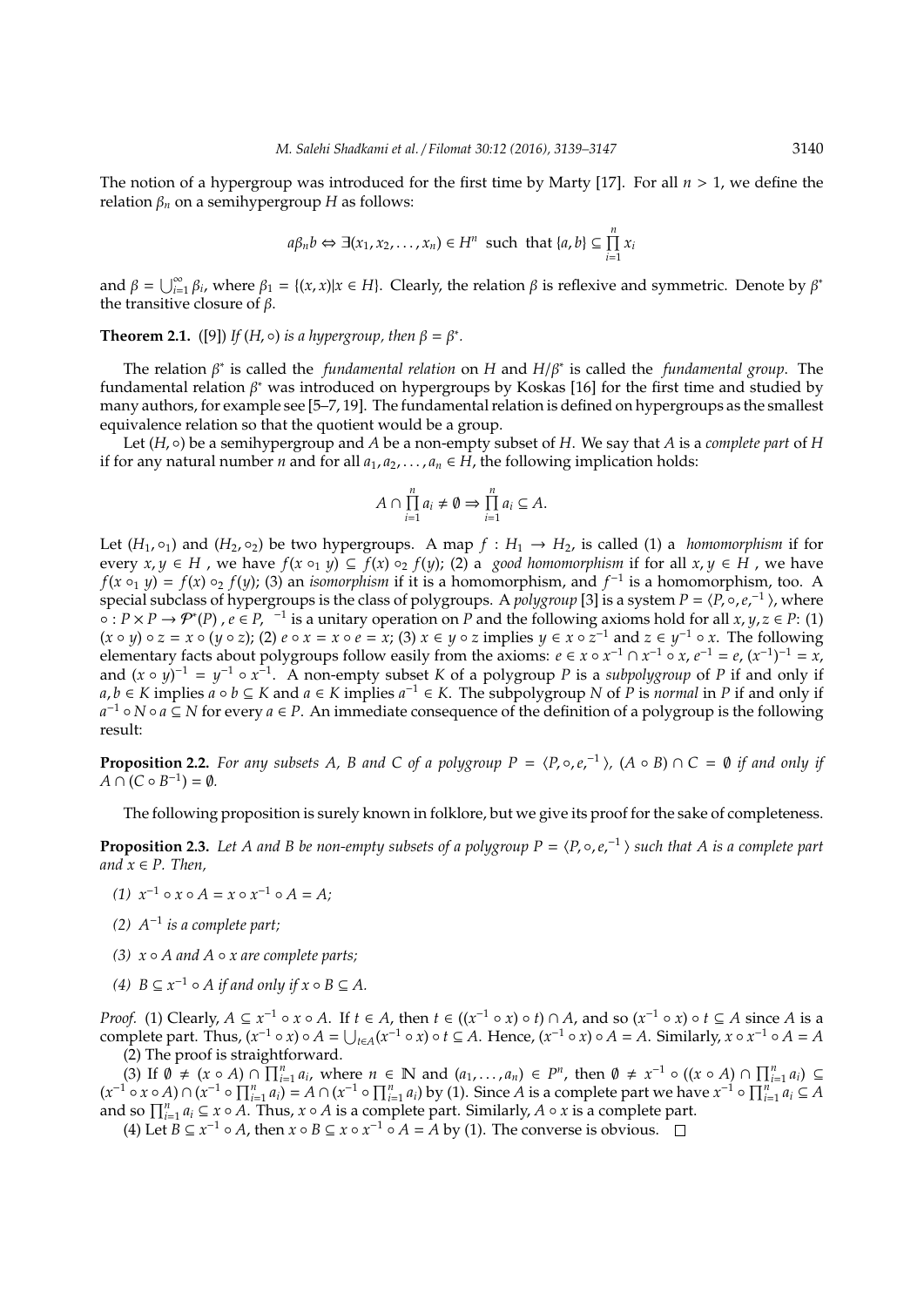### **3. Complete Parts in Topological Polygroups**

Until now, only a few papers treated the notion of topological hyperstructures, in the classical case, see [2, 10–12]. Topological polygroups are studied in [11] and by considering the relative topology on subpolygroups, the authors studied some properties of them. A topological polygroup is a polygroup *P* together with a topology on *P* such that the polygroup's binary hyperoperation and the polygroup's inverse function are continuous functions with respect to the topology.

Thus, one may perform algebraic hyperoperations, because of the polygroup structure, and one may talk about continuous functions, because of the topology.

In this section, we study the concept of topological polygroups and we prove some new results in this respect. Some applications of complete parts in topological polygroups are investigated.

**Lemma 3.1.** ([12]) *Let* (*H*,  $\tau$ ) *be a topological space. Then, the family*  $B = \{S_V | V \in \tau\}$ *, where*  $S_V = \{U \in \mathcal{P}^*(H) | U \subseteq V\}$ *V*} *is a base for a topology on*  $P$ *<sup>\*</sup>(H). This topology is denoted by τ<sup>\*</sup>.* 

Let  $(H, \tau)$  be a topological space. We consider the product topology on  $H \times H$  and the topology  $\tau^*$  on P∗ (*H*).

**Theorem 3.2.** *Let*  $(H, ∘)$  *be a hypergroupoid,*  $\tau$  *be a topology on H and A, B*  $\subseteq$  *H. If the hyperoperation* ◦ :  $H \times H \rightarrow$ P∗ (*H*) *is continuous, then the following conditions hold.*

- (1) The subspace  $\{x\}$  |  $x ∈ H$ } *of*  $P^*(H)$  *and*  $H$  *are homeomorphic*;
- (2) If A and B are compact (respectively, countably compact, separable) subsets of H, then  $\circ$ ( $A \times B$ ) = { $\circ$ ( $a$ ,  $b$ )| $a \in$  $A, b \in B$ } *is a compact (respectively, countably compact, separable) subset of*  $\mathcal{P}^*(H)$ *.*

*Proof.* (1) It is easily seen that the mapping  $\phi$  from *H* to {{*x*}|*x*  $\in$  *H*} defined by  $\phi$ (*x*) = {*x*} is a homeomorphism.

(2) Let *A* and *B* be compact (respectively, countably compact, separable) subsets of *H*. Then,  $A \times$ *B* is compact (respectively, countably compact, separable). Since the continuous image of a compact (respectively, countably compact, separable) subset is compact (respectively, countably compact, separable), the set  $\circ$ ( $A \times B$ ) is compact (respectively, countably compact, separable).  $\Box$ 

**Definition 3.3.** ([11]) Let  $P = \langle P, \circ, e, e^{-1} \rangle$  be a polygroup and  $(P, \tau)$  be a topological space. Then, the system  $P = (P, \circ, e,^{-1}, \tau)$  is called a *topological polygroup* if the mappings  $\mu : P \times P \to P^*(P)$  and  $\iota : P \to P$  defined by  $\mu(x, y) = x \circ y$  and  $\mu(x) = x^{-1}$  are continuous.

**Lemma 3.4.** ([11]) Let P be a topological polygroup. Then, the hyperoperation ∘ :  $P \times P \rightarrow P^*(P)$  is continuous if *and only if for every*  $x, y \in P$  *and*  $U \in \tau$  *such that*  $x \circ y \subseteq U$  *there exist*  $V, W \in \tau$  *such that*  $x \in V$  *and*  $y \in W$  *and*  $V \circ W \subseteq U$ .

**Lemma 3.5.** ([11]) *Let P be a topological polygroup. Then, the mappings*

- (1)  $_{a}\varphi$  :  $P \to \mathcal{P}^{*}(P)$  *defined by*  $_{a}\varphi(x) = a \circ x;$
- (2)  $\varphi_a : P \to \mathcal{P}^*(P)$  *defined by*  $\varphi_a(x) = x \circ a$ ;

*are continuous for every*  $a \in P$ *.* 

**Lemma 3.6.** ([11]) *Let U be an open subset of a topological polygroup P such that U is a complete part. Then, a* ◦ *U and U*  $\circ$  *a are open subsets of P for every a*  $\in$  *P*.

**Lemma 3.7.** ([11]) *Let P be a topological polygroup such that every open subset of P is a complete part. Let* U *be an open base at e. Then, the families*  $\{x \circ U | x \in P, U \in U\}$  *and*  $\{U \circ x | x \in P, U \in U\}$  *are open bases for P.* 

**Lemma 3.8.** *Let every open subset of a topological polygroup P be a complete part. If F is a compact subset of P, then for every*  $a \in P$ ,  $a \circ F$  *and*  $F \circ a$  *are compact.*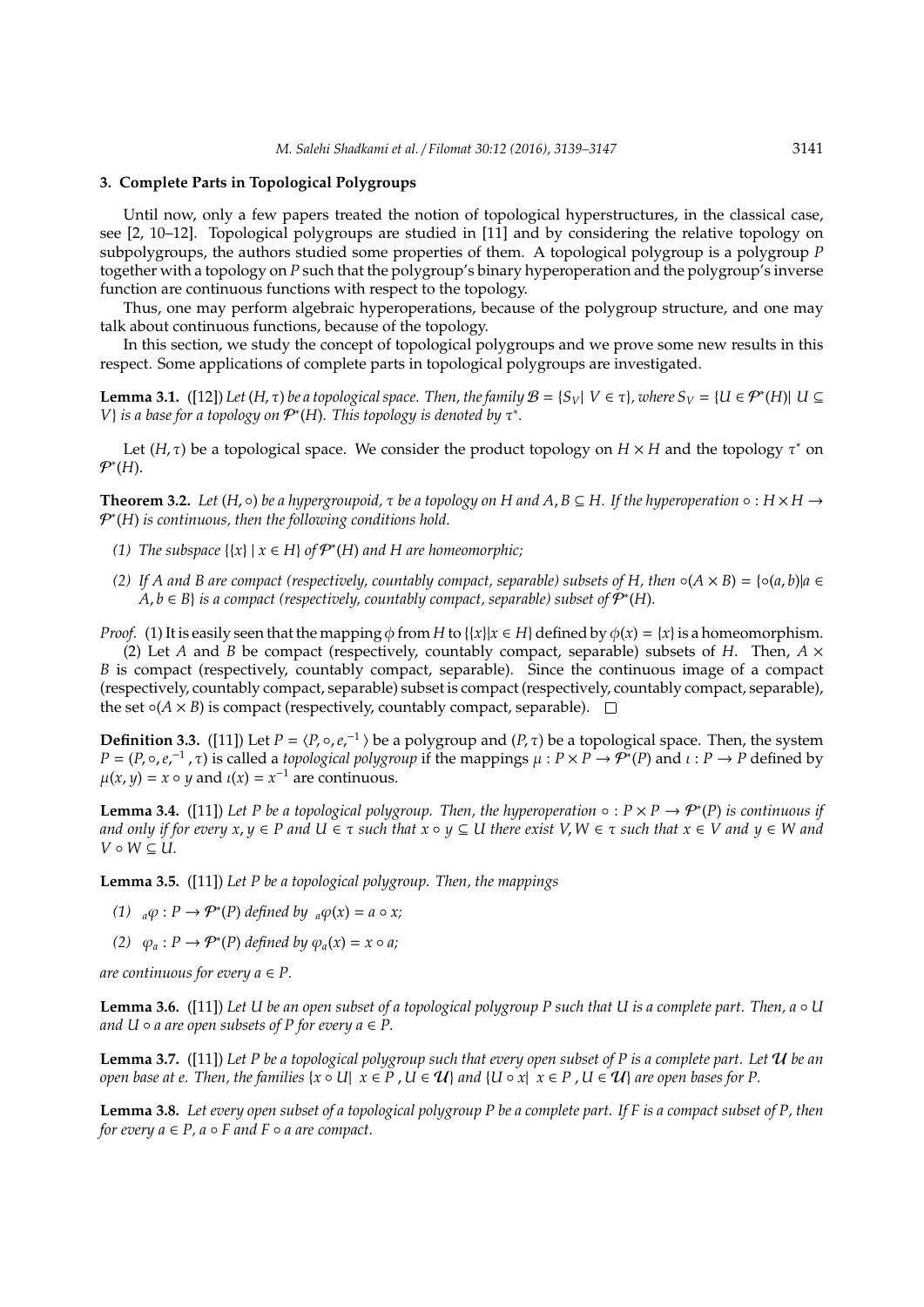*Proof.* Let  $\{U_\alpha \mid \alpha \in A\}$  be an open cover of  $a \circ F$ . Then,  $a \circ F \subseteq \bigcup_{\alpha \in A} U_\alpha$  and so

$$
F \subseteq a^{-1} \circ a \circ F \subseteq a^{-1} \circ \bigcup_{\alpha \in A} U_{\alpha} = \bigcup_{\alpha \in A} a^{-1} \circ U_{\alpha}.
$$

By Lemma 3.6, every  $a^{-1} \circ U_a$  is open. Since *F* is compact, there exist  $\alpha_1, \ldots, \alpha_n \in A$  such that  $F \subseteq \bigcup_{i=1}^n a^{-1} \circ U_{\alpha_i}$ . Therefore, by Proposition 2.3,  $a \circ F \subseteq \bigcup_{i=1}^{n} a \circ a^{-1} \circ U_{\alpha_i} = \bigcup_{i=1}^{n} U_{\alpha_i}$ , i.e.,  $a \circ F$  is compact. Similarly,  $F \circ a$  is compact.  $\square$ 

**Corollary 3.9.** *Let F be a compact subset of a topological polygroup P and E be a finite subset of P. If every open subset of P is a complete part, then E* ◦ *F and F* ◦ *E are compact.*

*Proof.*  $F \circ E = \bigcup_{a \in E} F \circ a$  and every  $F \circ a$  is compact by Lemma 3.8. Since every finite union of compact subsets is compact, it follows that  $F \circ E$  is compact. Similarly,  $E \circ F$  is compact.  $\square$ 

**Remark 3.10.** Being complete part is necessary in Lemma 3.8 as it is illustrated in the following example.

**Example 3.11.** Consider the set of integer numbers Z and define the hyperoperation ◦ on it as follows: for every  $m \in \mathbb{Z}$ ,  $m \circ 0 = m$  and if  $m, n \in \mathbb{Z} \setminus \{0\}$ , then

$$
m \circ n = \begin{cases} \mathbb{E} & \text{if } m + n \in \mathbb{E} \\ \mathbb{E}^c & \text{if } m + n \in \mathbb{E}^c \end{cases}
$$

where  $E = 2\mathbb{Z}$ . Let  $\tau$  be discrete topology on  $\mathbb{Z}$ . Then,  $(\mathbb{Z}, \circ, 0, -)$  is a topological polygroup, where the unitary operation – is the ordinary negation. Thus,  $F = \{1\}$  is compact, but  $1 \circ F = \mathbb{E}$  is not compact.

**Theorem 3.12.** ([11]) Let  $P = (P, \circ, e,^{-1}, \tau)$  be a topological polygroup and  $U$  be a basis at e. Then, the following *assertions hold:*

- *(1) for every U*  $\in \mathcal{U}$  *and*  $x \in U$  *there exists*  $V \in \mathcal{U}$  *such that*  $x \circ V \subseteq U$ ;
- *(2) for every U*  $\in \mathcal{U}$  *there exists*  $V \in \mathcal{U}$  *such that*  $V \circ V \subseteq U$ *;*
- *(3) for every U* ∈ *U there exists*  $V \in U$  *such that*  $V^{-1} \subseteq U$ .

**Theorem 3.13.** Let  $P = (P, \circ, e,^{-1}, \tau)$  be a topological polygroup, A be a non-empty subset of P and  $a \in A$ . Then the *function*  $f_a$  *from*  $\mathcal{P}^*(P)$  *to itself defined by*  $f_a(A) = a \circ A$  *is continuous.* 

*Proof.* Suppose that  $U \in \tau$  and  $f(A) \in S_U$ . Then,  $a \circ A \subseteq U$ . Thus,  $a \circ b \subseteq U$  for every  $b \in A$ . By Lemma 3.4 there exist  $V_b$ ,  $W_b \in \tau$  such that  $a \in V_b$ ,  $b \in W_b$  and  $V_b \circ W_b \subseteq U$ . Therefore, for every  $b \in A$ , we have  $a\circ W_b\subseteq U$ . Now, suppose that  $W=\bigcup_{b\in A}W_b$ . Thus,  $f_a(S_W)\subseteq S_U$  and  $A\in S_W$ . Therefore,  $f_a$  is continuous.

**Example 3.14.** Suppose that the multiplication table for polygroup  $P = \langle P, \circ, 1,^{-1} \rangle$ , where  $P = \{1, 2\}$ ,  $1^{-1} = 1$ and  $2^{-1} = 2$  is

|  | ı,       |
|--|----------|
|  | -71<br>, |

If  $\tau = \{\emptyset, \{1\}, \{1, 2\}\}\$ , then  $P = (P, \circ,^{-1}, \tau)$  is a topological polygroup. We note that the open subset  $\{1\}$  of P is not a complete part. The function  $f_2$  from  $\mathcal{P}^*(P)$  to itself defined by  $f_2(A) = 2 \circ A$  is continuous by Theorem 3.13. But the function  $f_2$  is not open since  $\{\{1\}\}\in \tau^*$  but  $f_2(\{\{1\}\}) = \{\{2\}\}\$ is not open in  $\mathcal{P}^*(P)$ .

**Proposition 3.15.** Let  $P = (P, \circ, e,^{-1}, \tau)$  be a topological polygroup and  $a \in P$ . Then, the map  $g_a : P \to P^*(P)$ *defined by*  $g_a(x) = a \circ x \circ a^{-1}$  *is continuous.* 

*Proof.* By Theorem 3.13, the function  $f_a$  is continuous and by Lemma 3.5, the function  $\varphi_{a^{-1}}$  is continuous. Since  $g_a$  is the composite  $f_a \circ \varphi_{a^{-1}}$  of  $f_a$  and  $\varphi_{a^{-1}}$ , the function  $g_a$  is continuous.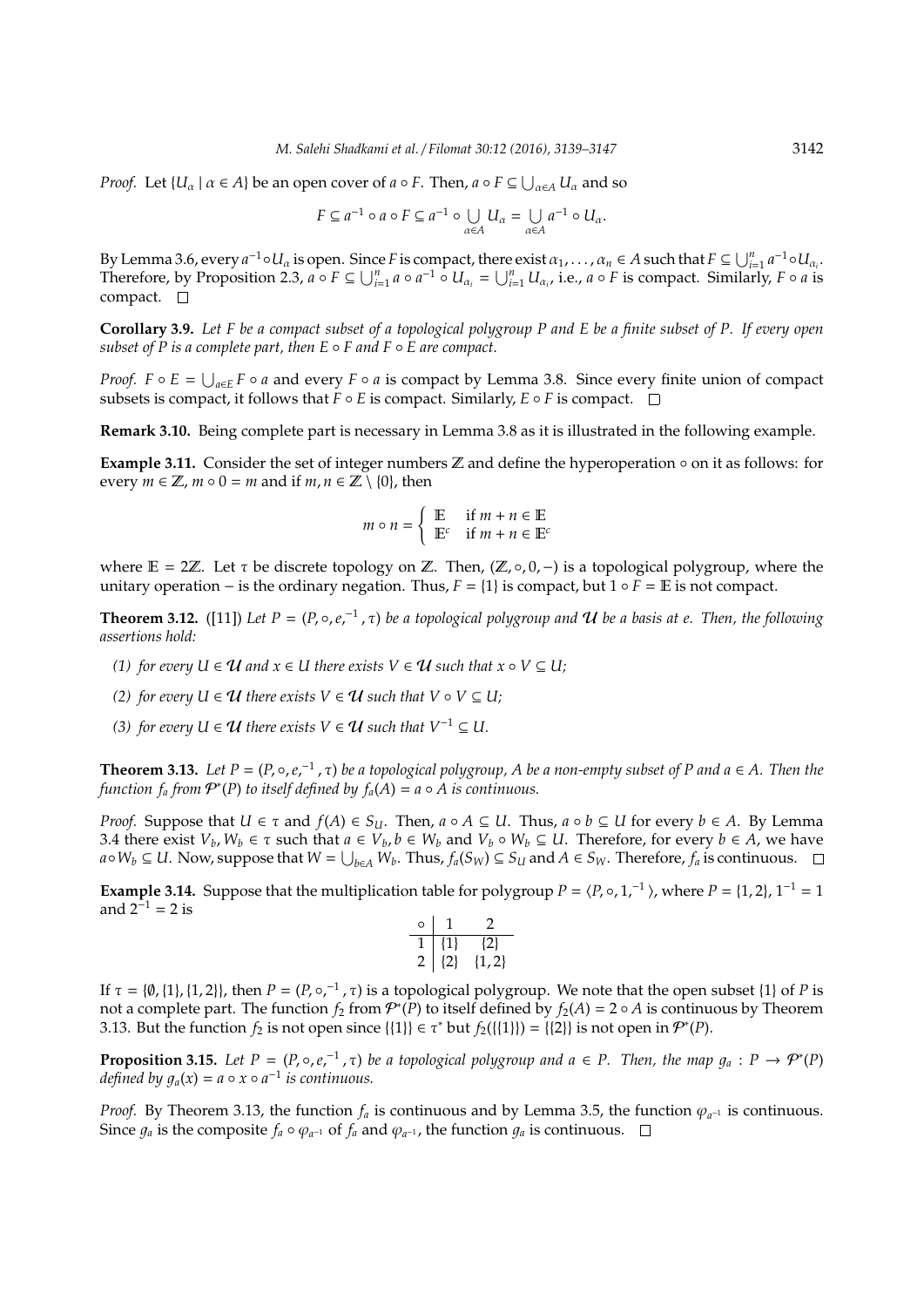Let  $P = (P, \circ, e,^{-1}, \tau)$  be a topological polygroup. We denote by  $v_P(e)$  the set of all neighborhoods of *e*.

**Proposition 3.16.** Let  $P = (P, \circ, e,^{-1}, \tau)$  be a topological polygroup, every open subset of P is a complete part and  $a \in P$ . Then, for every  $U \in v_P(e)$  there exists a  $V \in v_P(e)$  such that  $a \circ V \circ a^{-1} \subseteq U$ .

*Proof.* By Proposition 3.15, the function  $g_a$  is continuous and so  $g_a^{-1}(S_u)$  is open in *P*. Since *U* is a complete part, it follows that  $e \in a^{-1} \circ U \circ a = g_a^{-1}(S_u)$ . Thus, there exists a  $V \in V_P(e)$  such that  $V \subseteq a^{-1} \circ U \circ a$ , and so  $a \circ V \circ a^{-1} \subseteq U$  by Proposition 2.3.

**Theorem 3.17.** Let  $P = (P, \circ, e,^{-1}, \tau)$  be a topological polygroup such that every open subset of P is a complete part, F *be a compact subsets of P and G be a closed subset of P such that F*∩ *G* = ∅*. Then, there exists an open neighbourhood V* of *e* such that  $(F \circ V) \cap G = \emptyset$  and  $(V \circ F) \cap G = \emptyset$ .

*Proof.* If  $x \in F$ , then  $x \in P \setminus G$ . Since  $P \setminus G$  is an open subset of P by Lemma 3.7, there exists an open neighbourhood  $V_x$  of *e* such that  $x \in x \circ V_x \subseteq P \setminus G$ . Then,  $x \circ V_x \cap G = \emptyset$ . By Theorem 3.12 we can also take an open neighbourhood  $W_x$  of  $e$  such that  $W_x \circ W_x \subseteq V_x$ . So,  $F \subseteq \bigcup_{x \in F} x \circ W_x$ . Hence, there exists a finite set  $C \subseteq F$  such that  $F \subseteq \bigcup_{x \in C} x \circ W_x$ . Put  $V_1 = \bigcap_{x \in C} W_x$ . We claim that  $(F \circ V_1) \cap G = \emptyset$ . That is for each  $t \in F$ , *t* ◦ *V*<sub>1</sub> ∩ *G* = ∅. Given a *t* ∈ *F*. Then, there exists *x* in *C* such that *t* ∈ *x* ◦ *W*<sub>*x*</sub>. Thus,

 $t \circ V_1 \subseteq x \circ W_x \circ V_1 \subseteq x \circ W_x \circ W_x \subseteq x \circ V_x \subseteq P \setminus G$ ,

and so  $(t \circ V_1) \cap G = \emptyset$ . Thus,  $(F \circ V_1) \cap G = \emptyset$ .

Similarly, one can find an open neighbourhood  $V_2$  of  $e$  in  $P$  satisfying  $(V_2 \circ F) \cap G = \emptyset$ . Then, the set *V* = *V*<sub>1</sub> ∩ *V*<sub>2</sub> is as required.  $□$ 

**Theorem 3.18.** Let  $P = (P, \circ, e,^{-1}, \tau)$  be a topological polygroup such that every open subset of P is a complete part, *F* be a compact subset of P and *G* be a closed subset of P. Then, the sets *F* ◦ *G* and *G* ◦ *F* are closed in P.

*Proof.* We prove that  $P \setminus (F \circ G)$  is open. If  $a \in P \setminus (F \circ G)$  then we claim that  $(F^{-1} \circ a) \cap G = \emptyset$ . Indeed, if  $x \in (F^{-1} \circ a) \cap G$  then  $x \in F^{-1} \circ a$  and  $x \in G$ . So, there exists an  $f \in F$  such that  $x \in f^{-1} \circ a$ . Thus,  $a \in F \circ x \subseteq F \circ G$ , which is a contradiction. Since the unitary operation is continuous and *F* is compact, then  $F^{-1}$  is compact. By Lemma 3.8, *F*<sup>-1</sup> ∘ *a* is compact. Hence, by Theorem 3.17 there exists an open neighborhood *U* of *e* such that  $(F^{-1} \circ a \circ U) \cap G = \emptyset$ . Therefore, by Proposition 2.2,  $(a \circ U) \cap (F \circ G) = \emptyset$ . Thus,  $a \in a \circ U \subseteq P \setminus F \circ G$ . That is  $P \setminus (F \circ G)$  is open. Hence,  $F \circ G$  is closed. Analogously, it is possible to prove that  $G \circ F$  is closed.  $\Box$ 

**Lemma 3.19.** ([11]) If H is a subpolygroup of a polygroup  $P = (P, \circ, e,^{-1}, \tau)$  and every open subset of P is a complete *part, then*  $\overline{H}$  *is a subpolygroup of P.* 

**Theorem 3.20.** Let H be a non-empty subset of a topological polygroup  $P = (P, \circ, e,^{-1}, \tau)$  and every open subset of *P is a complete part. Then*

- $\overline{H} = \bigcap_{U \in v_P(e)} U \circ H = \bigcap_{U \in v_P(e)} H \circ U = \bigcap_{U \in v_P(e), V \in v_P(e)} U \circ H \circ V;$
- *(2) if H is a normal subpolygroup, then*  $\overline{H}$  *is a normal subpolygroup.*

*Proof.* (1) Suppose that  $x \in \overline{H}$  and  $U^{-1} \in v_P(e)$ . Since  $U^{-1} \circ x$  is open and  $x \in U^{-1} \circ x$ , there exists a *t* ∈  $U^{-1} \circ x \cap H$ . Hence, there exists a  $u \in U$  such that  $t \in u^{-1} \circ x$ , and so  $x \in u \circ t \subseteq U \circ H$ . Thus,  $x\in \bigcap_{U\in v_P(e)}U\circ H.$  Now, suppose that  $x\in \bigcap_{U\in v_P(e)}U\circ H$  and  $x\notin \overline{H}$ , then there exists a symmetric  $U\in v_P(e)$ such that  $\overrightarrow{U} \circ x \cap H = U^{-1} \circ x \cap H = \emptyset$ . Hence,  $\overrightarrow{x} \notin U \circ H$  which is contradiction.

Let *V* ∈  $\nu_P(e)$ . Since  $e \in V$ , we have *U* ∘ *H* ⊆ *U* ∘ *H* ∘ *V* for every *U* ∈  $\nu_P(e)$ . Therefore,

$$
\overline{H} = \bigcap_{U \in v_P(e)} U \circ H
$$
\n
$$
\subseteq \bigcap_{U \in v_P(e), V \in v_P(e)} U \circ H \circ V
$$
\n
$$
= \bigcap_{U \in v_P(e)} \bigcap_{V \in v_P(e)} U \circ H \circ V
$$
\n
$$
= \bigcap_{U \in v_P(e)} \overline{U \circ H}
$$
\n
$$
\subseteq \bigcap_{U \in v_P(e)} U \circ U \circ H
$$
\n
$$
= \bigcap_{W \in v_P(e)} W \circ H.
$$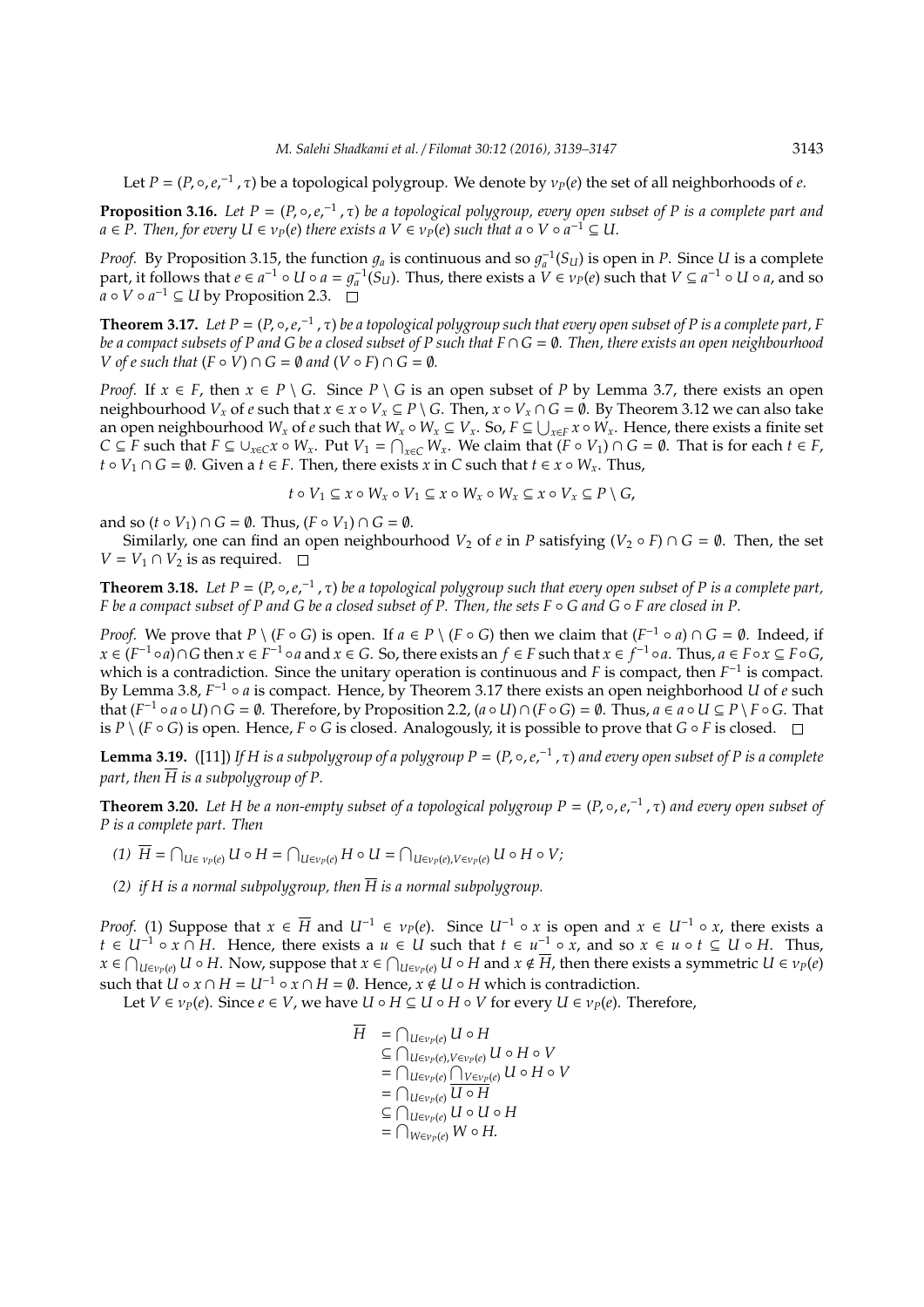(2) Since *H* is a subpolygroup of *P*,  $\overline{H}$  is a subpolygroup of *P*. Let *x* be in  $\overline{H}$ . We prove that  $a \circ x \circ a^{-1} \subseteq \overline{H}$  for  $e^{i\omega}$  *every*  $a \in P$ *. Let*  $U, V \in \nu_P(e)$ *, then by Lemma 3.16, there exist*  $U_1, V_1 \in \nu_P(e)$  *such that*  $a \circ U_1 \subseteq U \circ a$ *,*  $V_1 \circ a^{-1} \subseteq$ *a*<sup>-1</sup> ◦ *V*. Since *x* ∈  $\overline{H}$ , it follows from (1) that *x* ∈ *U*<sub>1</sub> ◦ *H* ◦ *V*<sub>1</sub>. Therefore,

$$
a \circ x \circ a^{-1} \subseteq a \circ U_1 \circ H \circ V_1 \circ a^{-1} \subseteq U \circ a \circ H \circ a^{-1} \circ V \subseteq U \circ H \circ V.
$$

Thus, by (1),  $a \circ x \circ a^{-1} \subseteq \overline{H}$ .

## **4. Left Big Subsets of Polygroups**

In this section, we define and study the concept of left big subsets of polygroups. Applications of complete parts in topological polygroups in which every non-empty open subset is left big are investigated.

**Definition 4.1.** A non-empty subset *B* of a hypergroupoid (*H*, ◦) is *left (right ) big* if there exists a finite subset *F* of *H* such that  $H = F \circ B$  ( $H = B \circ F$ ). If  $F \circ B = H = B \circ F$ , then we say that *B* is *big*.

**Remark 4.2.** If (*H*, ◦) is a quasihypergroup, then it is evident that *H* is big. The converse of this implication is not true in general as shown in the following example.

**Example 4.3.** Suppose that  $H = \{a, b\}$  and the hyperoperation  $\circ$  on *H* is defined as follows:

$$
\begin{array}{c|cc}\n\circ & a & b \\
\hline\na & \{a, b\} & \{a\} \\
b & \{a\} & \{a\}\n\end{array}
$$

It is easy to see that *H* is big but the hypergroupoid (*H*, ◦) is not a quasihypergroup.

**Example 4.4.** Let *H* be a set and *S* be a non-empty subset of *H*. For every  $a, b \in H$  we define  $a \circ b = S$ . Then, *H* is left big in the hypergroupoid  $(H, \circ)$  if and only if  $H = S$ .

**Example 4.5.** Let  $(H, \circ)$  be the polygroup defined in Example 3.11. Then,  $S = \{0\}$  is not big. It is evident that any non-zero subset of *H* which is non-empty is big.

**Proposition 4.6.** Let  $P = \langle P, \circ, e, \cdot^{\perp} \rangle$  be a polygroup. Then the following conditions hold:

- *(1) If B* ⊆ *P is left big, then B*<sup>−</sup><sup>1</sup> *is right big;*
- *(2)* If  $A ⊆ B ⊆ P$  and  $A$  is left big, then  $B$  is left big.
- *Proof.* (1) Let *F* be a finite subset of *P* such that  $F \circ B = P$ . Then,  $B^{-1} \circ F^{-1} = P$ , and so  $B^{-1}$  is right big. (2) It is evident.  $\square$

**Proposition 4.7.** Let B be a left big subset of a polygroup  $P = \langle P, \circ, e,^{-1} \rangle$ . If B is a complete part and H is a  $s$ ubpolygroup of P, then  $(B^{-1} \circ B) \cap \widetilde{H}$  is a left big subset of  $H$ .

*Proof.* Since *B* is a left big subset of *P*, there exists a finite subset *F* such that  $F \circ B = P$ . For every  $f \in F$ , if  $(f \circ B) \cap H \neq \emptyset$ , choose an  $a_f$  in  $(f \circ B) \cap H$  and if  $(f \circ B) \cap H = \emptyset$ , choose an arbitrary element  $a_f$  in *H*. Thus, *F*<sub>1</sub> = { $a_f$ |*f* ∈ *F*} is a finite subset of *H*. If *x* ∈ *H*, then there exists an *f* ∈ *F* such that *x* ∈ *f* ◦ *B* since the equality  $P = F \circ B$  holds. Thus,  $a_f \in (f \circ B) \cap H$  by definition of  $F_1$ , and so  $a_f^{-1} \circ x \subseteq B^{-1} \circ f^{-1} \circ f \circ B = B^{-1} \circ B$  since *B* is a complete part. Thus,  $H \subseteq F_1 \circ ((B^{-1} \circ B) \cap H)$  and so  $H = F_1 \circ ((B^{-1} \circ B) \cap H)$  which completes the proof.  $\square$ 

**Theorem 4.8.** Let  $P_1 = (P_1, o_1, e_1,^{-1})$  and  $(P_2, o_2, e_2,^{-1})$  be two polygroups and  $f : P_1 \to P_2$  be a good homomor*phism which is surjective. Then*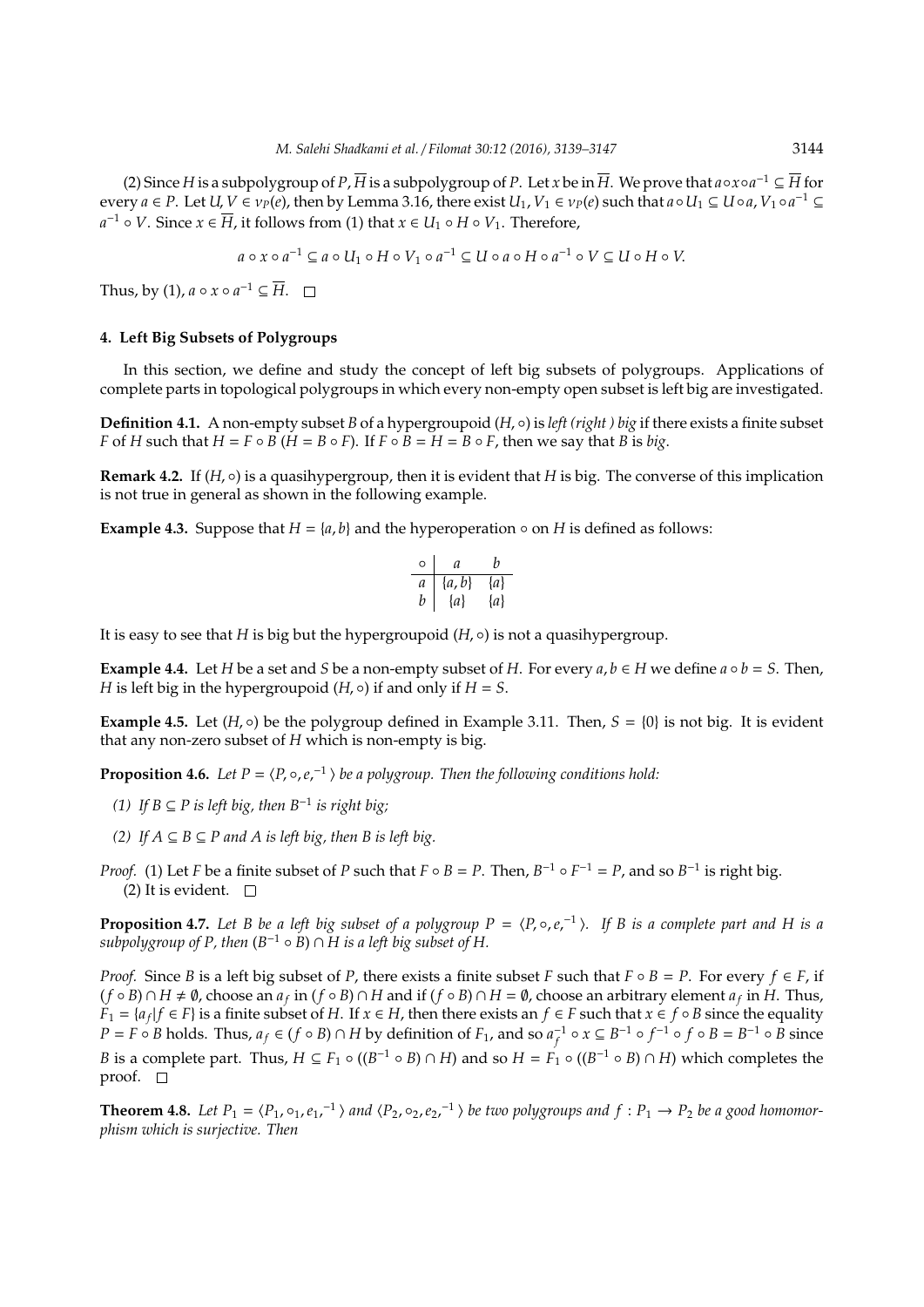- (1) if *B* is a left big subset of  $P_2$ , then  $f^{-1}(B)$  is a left big subset of  $P_1$ ;
- *(2) if A is a left big subset of P<sub>1</sub>, then*  $f(A)$  *is a left big subset of P<sub>2</sub>.*

*Proof.* (1) Let *B* be a left big subset of *P*<sub>2</sub>, then there exists an *n*-element subset  $F = \{x_1, \ldots, x_n\}$  of *P*<sub>2</sub> such that  $F \circ_2 B = P_2$ . For every  $1 \le i \le n$  choose a  $t_i$  in  $f^{-1}(x_i)$ . Now, suppose that  $F_1 = \{t_1, \ldots, t_n\}$ . Then,  $f(F_1 \circ_1 f^{-1}(B)) = f(F_1) \circ_2 f(f^{-1}(B)) = F \circ_2 B = P_2$ . Hence,  $F_1 \circ_1 f^{-1}(B) = P_1$ , which shows that  $f^{-1}(B)$  is a left big subset of  $P_1$ .

(2) Let *A* be a left big subset of  $P_1$ , then there exists a finite subset *F* of  $P_1$  such that  $F \circ_1 A = P_1$ . Thus,  $P_2 = f(F \circ_A A) = f(F) \circ_A f(A)$  which shows that  $f(A)$  is a left big subset of  $P_2$ .

**Definition 4.9.** A topological polygroup *P* is called *totally bounded* if every open non-empty subset *U* of *P* is left big.

Clearly, a topological polygroup *P* is totally bounded if and only if every open non-empty subset *U* of *P* is right big.

**Theorem 4.10.** If  $P = (P, \circ, e,^{-1}, \tau)$  is a totally bounded topological polygroup such that every open subset of P is a  $p(e)$  *complete part, then for every*  $U \in v_P(e)$  *there exists a*  $V \in v_P(e)$  *such that for every*  $g \in P$  *,*  $g \circ V \circ g^{-1} \subseteq U$ *.* 

*Proof.* Let  $U \in v_P(e)$ , then there exist  $V, W \in v_P(e)$  such that  $V \circ V \subseteq U$ ,  $W \circ W \subseteq V$  and  $W = W^{-1}$  by Theorem 3.12. Therefore,  $W \circ W \subseteq U$ . By hypothesis, there exists a finite subset *F* of *P* such that  $W \circ F = P$ , and so  $F \subseteq \bigcup_{x \in F} W \circ x$ . Let  $V = \bigcap_{x \in F} x^{-1} \circ W \circ x$ . For every  $y$  in  $F: y \circ V \circ y^{-1} = y \circ (\bigcap_{x \in F} x^{-1} \circ W \circ x) \circ y \subseteq$  $y \circ y^{-1} \circ W \circ y \circ y^{-1} = W$  by Proposition 2.3. If  $g \in P$ , then there exists a  $z \in F$  and a  $w \in W$  such that  $g \in w \circ z$ .  $\widetilde{V}$   $\vdash$   $\in$   $\forall$   $\circ$   $\circ$   $\varphi^{-1}$   $\subseteq$   $(w\circ z) \circ \widetilde{V}$   $\circ$   $(z^{-1}\circ w^{-1}) \subseteq \widetilde{w}$   $\circ$   $(z\circ V\circ z^{-1}) \circ w^{-1} \subseteq W$   $\circ$   $W \circ W \subseteq U$  and this completes the proof.  $\square$ 

**Lemma 4.11.** Let  $P = (P, \circ, e,^{-1}, \tau)$  be a topological polygroup, every open subset of P is a complete part and  $U$  be a *base at e. Then, P is totally bounded if and only if for every*  $U \in \mathcal{U}$ *, U is left big.* 

*Proof.* Obviously, if P is totally bounded, then every member of  $U$  is left big. Conversely, suppose that every member of  $U$  is left big. Let *V* be an open subset of *P* and  $x \in V$ . Then, by Lemma 3.7, there exists a *W*  $\in \mathcal{U}$  such that *W* ∘ *x*  $\subseteq$  *V*. Since *W* is left big, there exists a finite subset *F* of *P* such that *P* = *F* ∘ *W*. Thus,  $P = P \circ x = (F \circ W) \circ x = F \circ (W \circ x) \subseteq F \circ V$ . Hence,  $P = F \circ V$ , i.e., V is left big. Therefore, P is totally bounded.  $\Box$ 

**Proposition 4.12.** If every open subset of a totally bounded topological polygroup  $P = (P, \circ, e,^{-1}, \tau)$  is a complete *part and H is a subpolygrop of P, then H is totally bounded.*

*Proof.* Let  $U \in v_H(e)$ . Then, there exists a  $W \in v_P(e)$  such that  $U = H \cap W$ . By Theorem 3.12, pick a  $V \in v_P(e)$ such that  $V^{-1} \circ V \subseteq W$ . Then,  $(V^{-1} \circ V) \cap H \subseteq W \cap H = U$ . By Proposition 4.7,  $(V^{-1} \circ V) \cap H$  is big in *H*, and so *U* is big in *H*. Thus, *H* is totally bounded by Lemma 4.11.  $\Box$ 

**Theorem 4.13.** Let  $P = (P, \circ, e,^{-1}, \tau)$  be a topological polygroup and H be a dense subpolygroup of P. If H is totally *bounded and every open subset of P is a complete part, then P is totally bounded.*

*Proof.* Let *U* be in  $v_P(e)$ , then there exits a  $V \in v_P(e)$  such that  $V \circ V \subseteq U$  by Theorem 3.12. Since  $V \cap H$  is open in *H* and *H* is totally bounded, there exists a finite set  $F \subseteq H$  such that  $F \circ (V \cap H) = H$ . Hence, by Theorem 3.20:

$$
P = \overline{H} = \bigcap_{W \in v_P(e)} H \circ W \subseteq H \circ V = F \circ (V \cap H) \circ V \subseteq F \circ V \circ V \subseteq F \circ U,
$$

and so  $P = F \circ U$ . Thus, by Lemma 4.11, *P* is totally bounded.  $\Box$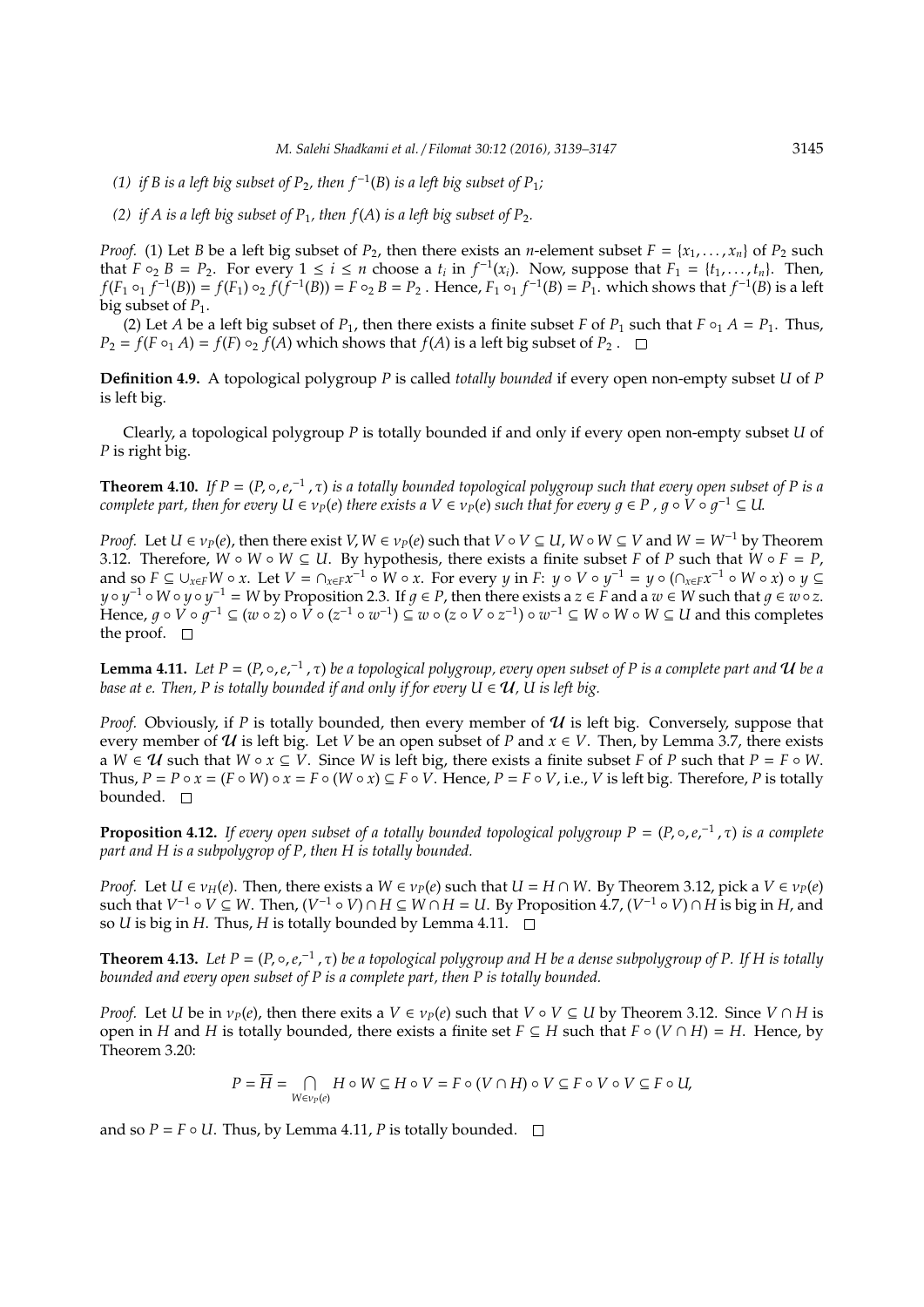**Theorem 4.14.** Let  $P = (P, \circ, e,^{-1}, \tau)$  be a topological polygroup. Then, P is not totally bounded if and only if there *exist a sequence*  $(x_n)_{n\in\mathbb{N}}$  *of elements of P and a non-empty open set V such that*  $x_n \circ V \cap x_m \circ V = \emptyset$  *for every*  $m \neq n \in \mathbb{N}$ .

*Proof.* If *P* is not totally bounded, then there is a  $U \in v_P(e)$  such that *U* is not left big by Lemma 4.11. By Theorem 3.12, there exists a  $V \in \nu_P(e)$  such that  $V \circ V^{-1} \subseteq U$ . The subset  $V \circ V^{-1}$  is not left big since *U* is not left big. Thus, there is a  $g_1$  in  $P\setminus (V\circ V^{-1})$ . Similarly, there is a  $g_2$  in  $P\setminus (V\circ V^{-1})\cup (g_1\circ (V\circ V^{-1}))$ . By a simple induction a sequence  $(g_n)_{n\in\mathbb{N}}$  can be defined such that for every  $n > 1$ ,  $g_n \in P\setminus ((V \circ V^{-1}) \cup \cup_{i=1}^{n-1} g_i \circ (V \circ V^{-1}))$ . If  $n > m$  and  $x \in (g_n \circ V) \cap (g_m \circ V)$ , then there exist  $v_1$  and  $v_2$  in  $V$  such that  $x \in g_n \circ v_1$  and  $x \in g_m \circ v_2$ . Thus,  $g_n \in x \circ v_1^{-1}$  and  $g_m \in x \circ v_2^{-1}$  so  $g_n \in x \circ v_1^{-1} \subseteq g_m \circ v_2 \circ v_1^{-1} \subseteq g_m \circ (V \circ V^{-1})$ , which is a contradiction.

Conversely, suppose that there exist a  $W \in \nu_P(e)$  and a sequence  $(x_n)_{n \in \mathbb{N}}$  of elements of P such that for every distinct elements *m*, *n* of N we have  $x_n \circ W \cap x_m \circ W = \emptyset$ . By Theorem 3.12, there exists a  $V \in v_P(e)$ such that  $V^{-1} \subseteq W$ . Thus, for every distinct elements *m*, *n* of N we have  $x_n \circ V^{-1} \cap x_m \circ V^{-1} = \emptyset$ . We claim that *V* is not left big. Otherwise, suppose that there exists a finite set *F* such that  $F \circ V = P$ . Thus, there are distinct natural numbers m, n and an  $x \in F$  such that  $\{x_m, x_n\} \subseteq x \circ V$ . Therefore,  $x \in x_n \circ V^{-1} \cap x_m \circ V^{-1}$  and this is a contradiction.  $\square$ 

**Theorem 4.15.** Let  $(P_1, o_1, e_1,^{-1}, \tau_1)$  and  $(P_2, o_2, e_2,^{-1}, \tau_2)$  be two topological polygroups and  $f: P_1 \to P_2$  be a *continuous surjective good homomorphism. Then the following assertions hold:*

- *(1) if*  $P_1$  *is totally bounded, then*  $P_2$  *is totally bounded;*
- $(2)$  *if*  $\beta = \{f^{-1}(U) \mid U \in \tau_2\}$  *is a base for the topological space*  $(P_1, \tau_1)$  *and*  $P_2$  *is totally bounded, then*  $P_1$  *is totally bounded.*

*Proof.* (1) Let  $P_1$  be totally bounded and *U* be open in  $P_2$ . Then,  $f^{-1}(U)$  is an open subset of  $P_1$  which is left big since  $P_1$  is totally bounded. Now, by Theorem 4.8,  $U = f(f^{-1}(U))$  is left big. Thus,  $P_2$  is totally bounded.

(2) Let  $\beta = \{f^{-1}(U) \mid U \in \tau_2\}$  is a base for the topological space  $(P_1, \tau_1)$ ,  $P_2$  is totally bounded and  $V \in \nu_{P_1}(e_1)$ . Then, there exists  $U \in \nu_{P_2}(e_2)$  such that  $f^{-1}(U) \subseteq V$  since  $\beta$  is a base. Since  $P_2$  is totally bounded, *U* is left big. Hence, by Theorem  $4.8$ ,  $f^{-1}(U)$  is left big, and so *V* is left big. Thus, by Lemma 4.11,  $P_1$  is totally bounded.  $\square$ 

#### **5. Conclusion**

A topological polygroup is a polygroup *P* together with a topology on *P* such that the hyperoperation and the polygroup's inverse function are continuous functions with respect to the topology. A subset *A* is a complete part of *P* if for any natural number *n* and for all  $a_1, a_2, \ldots, a_n \in P$ , the following implication holds:  $A \cap \prod_{i=1}^n a_i \neq \emptyset \Rightarrow \prod_{i=1}^n a_i \subseteq A$ . In this paper, we investigated the properties of complete parts and open sets in a topological polygroup.

Also it might be interesting to study topological polygroups in the fuzzy case.

## **Acknowledgement**

The authors are grateful to the referee for his/her useful comments and suggestions which permitted them to improve the first version of this paper.

#### **References**

- [1] H. Aghabozorgi, B. Davvaz, M. Jafarpour, Solvable polygroups and derived subpolygroups, Comm. Algebra 41 (2013) 3098–3107.
- [2] R. Ameri, Topological (transposition) hypergroups, Ital. J. Pure Appl. Math. 13 (2003) 171–176.
- [3] S.D. Comer, Polygroups derived from cogroups, J. Algebra 89 (1984) 397–405.
- [4] S.D. Comer, Extension of polygroups by polygroups and their representations using colour schemes, Lecture Notes in Meth. 1004, Universal Algebra and Lattice Theory, 1982, 91–103.
- [5] P. Corsini, Prolegomena of Hypergroup Theory, Aviani Editore, 1993.